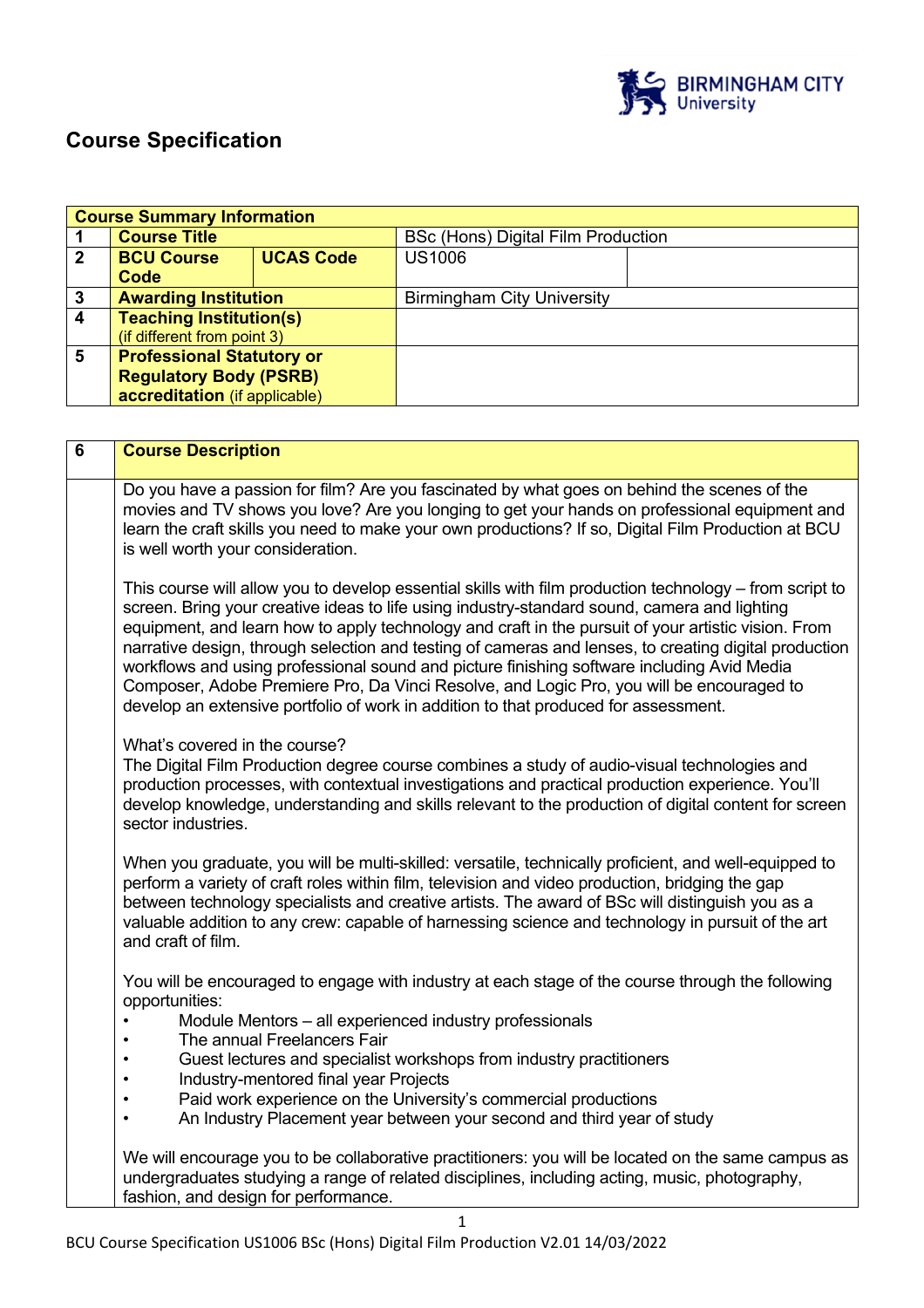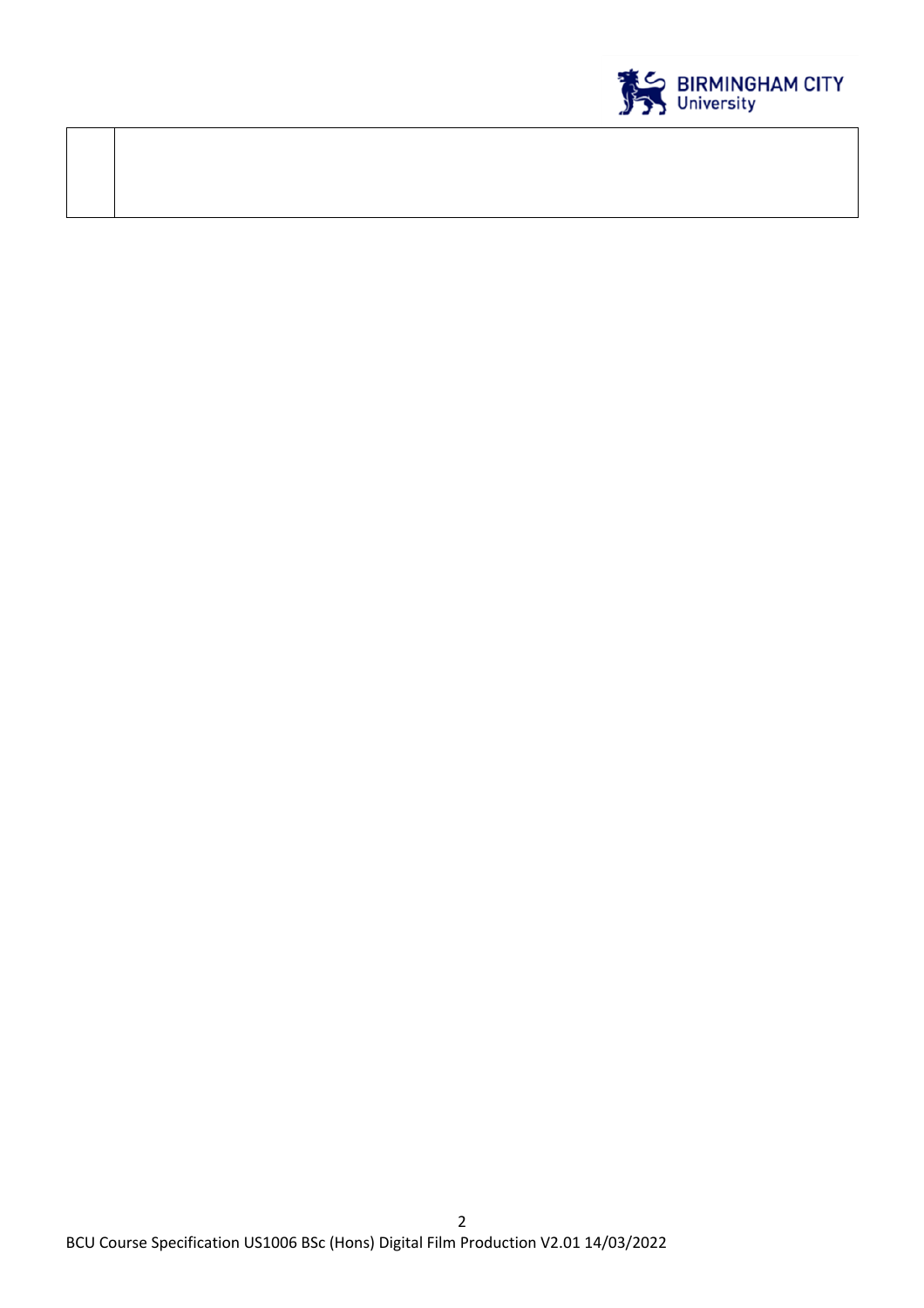

|    | <b>Course Awards</b>                                                                                |       |                |  |
|----|-----------------------------------------------------------------------------------------------------|-------|----------------|--|
| 7a | <b>Name of Final Award</b>                                                                          | Level | <b>Credits</b> |  |
|    |                                                                                                     |       | <b>Awarded</b> |  |
|    | Bachelor of Science with Honours Digital Film Production                                            | 6     | 360            |  |
|    | Bachelor of Science with Honours Digital Film Production with<br><b>Professional Placement Year</b> | 6     | 480            |  |
| 7b | <b>Exit Awards and Credits Awarded</b>                                                              |       |                |  |
|    | Certificate of Higher Education Digital Film Production                                             |       | 120            |  |
|    | Diploma of Higher Education Digital Film Production                                                 | 5     | 240            |  |
|    | Bachelor of Science Digital Film Production                                                         | 6     | 300            |  |

| <b>Derogation from the University Regulations</b> |
|---------------------------------------------------|
| Not applicable.                                   |

| 9                                                                       | <b>Delivery Patterns</b> |         |               |  |
|-------------------------------------------------------------------------|--------------------------|---------|---------------|--|
| <b>Mode(s) of Study</b><br>Code<br><b>Duration of Study</b><br>Location |                          |         |               |  |
| Full Time                                                               | <b>City Centre</b>       | 3 vears | <b>US1006</b> |  |
| With Professional                                                       | <b>City Centre</b>       | 4 vears | <b>US1065</b> |  |
| <b>Placement Year</b>                                                   |                          |         |               |  |

## **10 Entry Requirements**

The admission requirements for this course are stated on the course page of the BCU website at https://www.bcu.ac.uk/ or may be found by searching for the course entry profile located on the UCAS website.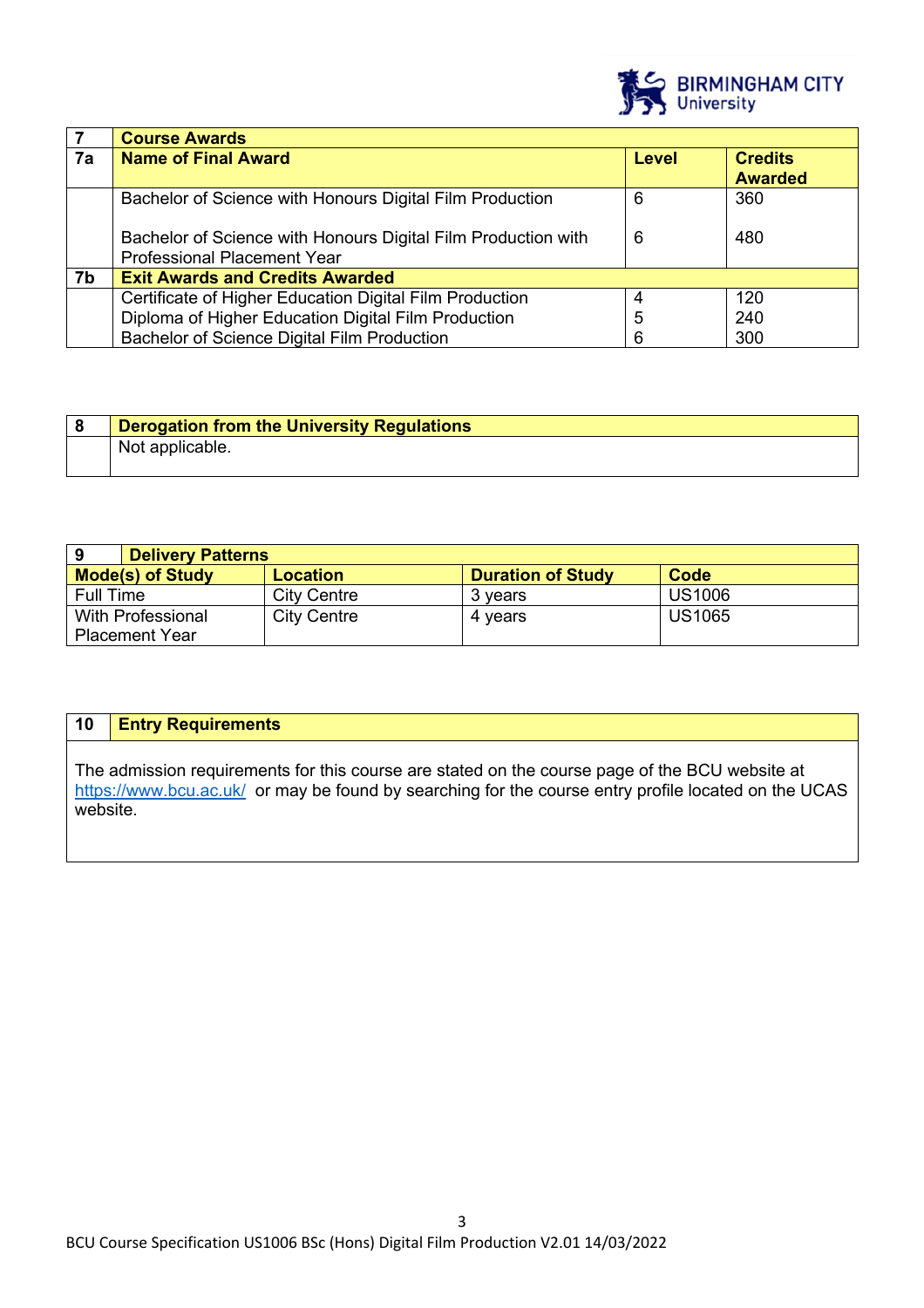

| $\overline{11}$         | <b>Course Learning Outcomes</b>                                                                                                                                            |  |  |
|-------------------------|----------------------------------------------------------------------------------------------------------------------------------------------------------------------------|--|--|
|                         | <b>Knowledge and Understanding</b>                                                                                                                                         |  |  |
|                         |                                                                                                                                                                            |  |  |
| $\mathbf 1$             | Explain and interpret technical principles underpinning film and video production workflows and                                                                            |  |  |
|                         | equipment, including the underpinning physics and mathematical concepts, relating them to use                                                                              |  |  |
| $\overline{2}$          | of digital video production tools.<br>Relate aesthetic, design and narrative principles to the production of films and international                                       |  |  |
|                         | movements in film.                                                                                                                                                         |  |  |
| $\mathbf{3}$            | Discuss and explain relevant international regulatory and standards bodies and legislation on:                                                                             |  |  |
|                         | media; copyright; intellectual property; health and safety; work permits and freedom of                                                                                    |  |  |
|                         | information.                                                                                                                                                               |  |  |
| $\overline{\mathbf{4}}$ | Relate management, organisational and business theories to the process of producing films and                                                                              |  |  |
|                         | wider career development.                                                                                                                                                  |  |  |
|                         | <b>Cognitive and Intellectual Skills</b>                                                                                                                                   |  |  |
|                         |                                                                                                                                                                            |  |  |
| $\sqrt{5}$              | Design and implement bespoke approaches and solutions, to producing films and conducting                                                                                   |  |  |
|                         | investigations, utilising and integrating production and post-production tools and technologies.                                                                           |  |  |
| $6\phantom{1}$          | Assimilate, interpret and analyse information from a wide variety of research sources,                                                                                     |  |  |
| $\overline{\mathbf{7}}$ | constructing effective arguments and expressing justified conclusions.<br>Judge the merits of different viewpoints and perspectives objectively and constructively take on |  |  |
|                         | board criticism.                                                                                                                                                           |  |  |
| 8                       | Be able to critically evaluate and reflect on their own work and the methods used, then                                                                                    |  |  |
|                         | independently develop their knowledge and skills in response.                                                                                                              |  |  |
|                         | <b>Practical &amp; Professional Skills</b>                                                                                                                                 |  |  |
|                         |                                                                                                                                                                            |  |  |
| 9                       | Use industry standard approaches to planning and organising productions such as:                                                                                           |  |  |
|                         | group/collaborative work; regular production meetings; implementing and working within                                                                                     |  |  |
|                         | production workflows or pipelines and taking iterative or progressive approaches to production                                                                             |  |  |
| 10                      | development.                                                                                                                                                               |  |  |
|                         | Utilise a fusion of creative, technical and business skills, to adapt to working in digital video<br>production in a variety of changing and evolving industries.          |  |  |
| 11                      | Utilise testing methodologies to objectively measure, compare and calibrate film production                                                                                |  |  |
|                         | equipment.                                                                                                                                                                 |  |  |
| 12                      | Effectively and safely use of a variety of hardware and software tools, in a highly competent                                                                              |  |  |
|                         | manner.                                                                                                                                                                    |  |  |
|                         | <b>Key Transferable Skills</b>                                                                                                                                             |  |  |
|                         |                                                                                                                                                                            |  |  |
| 13                      | Demonstrate and use technical, research, analytical, planning, design and organisational skills,                                                                           |  |  |
|                         | which are highly transferable and can be used in a wide variety of disciplines.                                                                                            |  |  |
| 14                      | In co-operation with others, plan and undertake tasks and work effectively in a multi-disciplinary                                                                         |  |  |
| 15                      | team of creative, technical and organizational production roles.<br>Communicate effectively in writing and presentations to specialist and non-specialist audiences.       |  |  |
| 16                      | Demonstrate an understanding of how video production skills relate to production in different                                                                              |  |  |
|                         | media and their application variety of different industries.                                                                                                               |  |  |
|                         |                                                                                                                                                                            |  |  |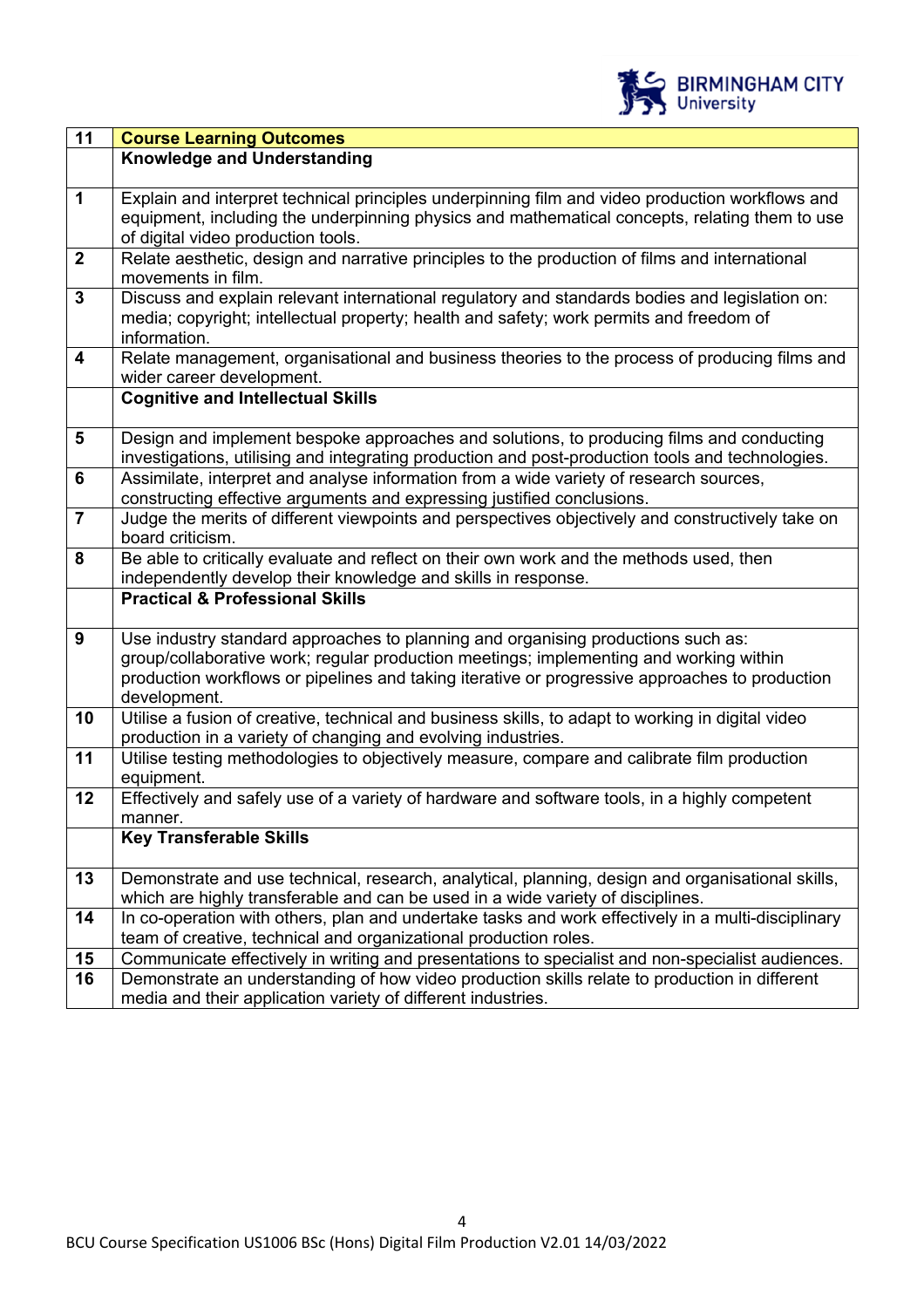

### **12 Course Requirements**

#### **12a Level 4:**

*In order to complete this course a student must successfully complete all the following CORE modules (totalling 120 credits):*

| <b>Module Code</b> | <b>Module Name</b>                | <b>Credit Value</b> |
|--------------------|-----------------------------------|---------------------|
| <b>DIG4153</b>     | <b>Video Production</b>           | 20                  |
| <b>DIG4160</b>     | <b>Visual Design</b>              | 20                  |
| <b>DIG4141</b>     | <b>Capture and Acquisition</b>    | 20                  |
| <b>DIG4159</b>     | <b>Studio Production</b>          | 20                  |
| <b>DIG4161</b>     | Sound For Film                    | 20                  |
| <b>DIG4148</b>     | <b>Audio and Video Technology</b> | 20                  |

**Level 5:**

*In order to complete this course a student must successfully complete all the following CORE modules (totalling 120 credits):*

| <b>Module Code</b> | <b>Module Name</b>                  | <b>Credit Value</b> |
|--------------------|-------------------------------------|---------------------|
| <b>DIG5115</b>     | <b>Production Practice</b>          | <b>20</b>           |
| <b>DIG5120</b>     | <b>Narrative Design</b>             | 20                  |
| <b>DIG5122</b>     | <b>Production Workflows</b>         | 20                  |
| <b>DIG5116</b>     | <b>Collaborative Practice</b>       | 20                  |
| <b>DIG5126</b>     | <b>Post Production</b>              | 20                  |
| <b>DIG5129</b>     | <b>Research and Testing Methods</b> | 20                  |

**Professional Placement Year (optional)**

*In order to qualify for the award of Bachelor of Science with Honours Digital Film Production with Professional Placement, a student must successfully complete all of the Level 6 modules listed below as well as the following Level 5 module:*

| <b>Module Code</b> | <b>Module Name</b>            | <b>Credit Value</b> |
|--------------------|-------------------------------|---------------------|
| <b>PPY5004</b>     | <b>Professional Placement</b> | 120                 |

**Level 6:**

*In order to complete this course a student must successfully complete all the following CORE modules (totalling 120 credits):*

| <b>Module Code</b><br><b>Module Name</b> |                                   | <b>Credit Value</b> |
|------------------------------------------|-----------------------------------|---------------------|
| <b>DIG6114</b>                           | <b>Production Project</b>         | 40                  |
| <b>DIG6200</b>                           | <b>Individual Honours Project</b> | 40                  |
| <b>DIG6208</b>                           | <b>Virtual Production</b>         | 20                  |
| <b>DIG6207</b>                           | <b>Professional Futures</b>       | 20                  |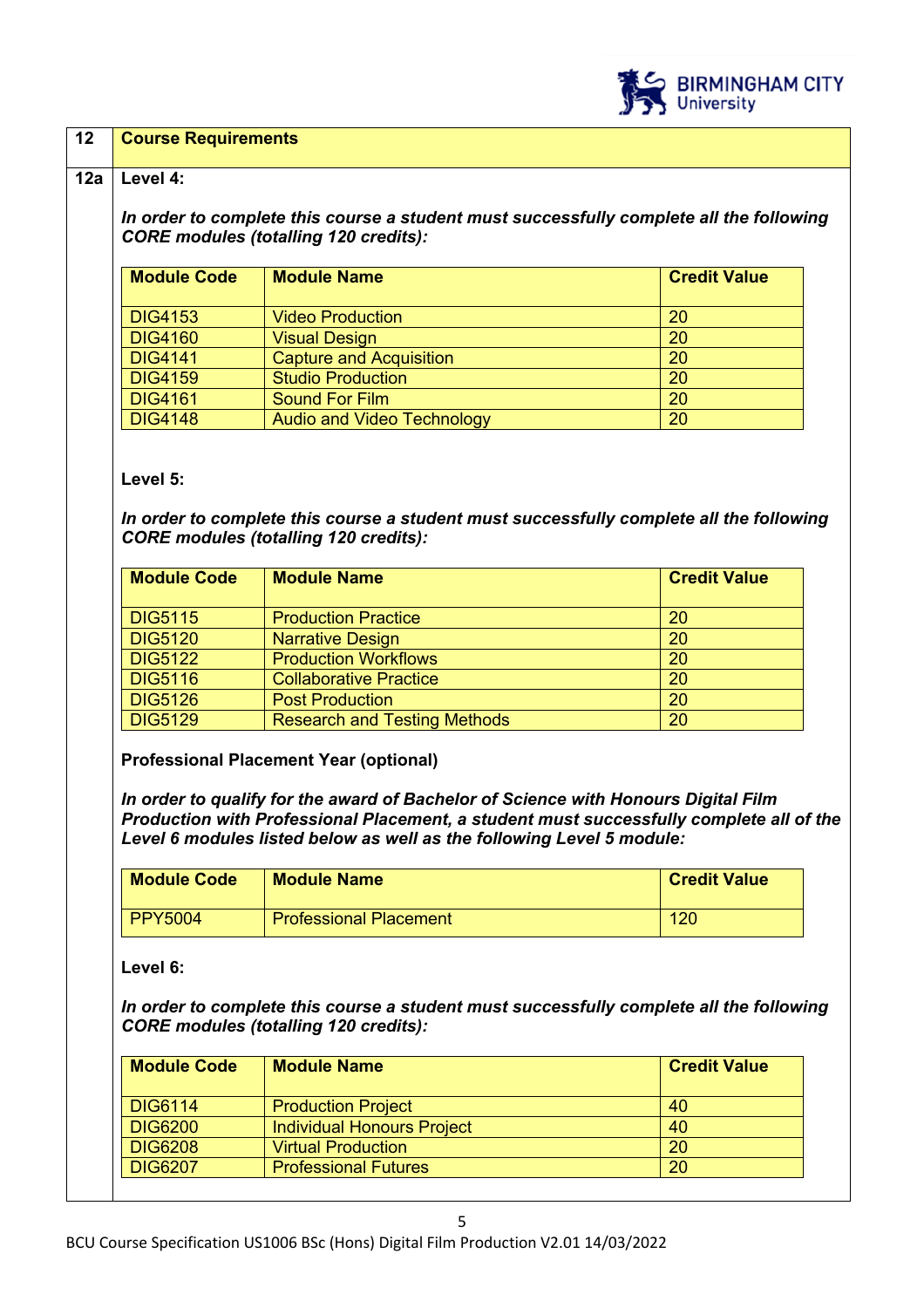

## **12b Structure Diagram**

| Level 4 - Year 1 |                            |                               |                                               |  |  |  |
|------------------|----------------------------|-------------------------------|-----------------------------------------------|--|--|--|
|                  | <b>Video Production</b>    | <b>Visual Design</b>          | <b>Capture and Acquisition</b>                |  |  |  |
| 1                | 20 Credits                 | 20 Credits                    | 20 Credits                                    |  |  |  |
| $\overline{2}$   | <b>Studio Production</b>   | Sound for Film                | Audio and Video Technology                    |  |  |  |
|                  | 20 Credits                 | 20 Credits                    | 20 Credits                                    |  |  |  |
|                  |                            | Level 5 - Year 2              |                                               |  |  |  |
|                  | <b>Production Practice</b> | Narrative Design              | <b>Production Workflows</b>                   |  |  |  |
| 1                | 20 Credits                 | 20 Credits                    | 20 Credits                                    |  |  |  |
| $\overline{2}$   | <b>Post Production</b>     | <b>Collaborative Practice</b> | <b>Research and Testing</b><br><b>Methods</b> |  |  |  |
|                  | 20 Credits                 | 20 Credits                    | 20 Credits                                    |  |  |  |
|                  | Level 6 - Year 4           |                               |                                               |  |  |  |
|                  | <b>Production Project</b>  |                               |                                               |  |  |  |
| 1                | 40 Credits                 |                               | Individual Honours Project                    |  |  |  |
|                  | <b>Virtual Production</b>  | <b>Professional Futures</b>   |                                               |  |  |  |
| $\overline{2}$   | 20 Credits                 | 20 Credits                    | 40 Credits                                    |  |  |  |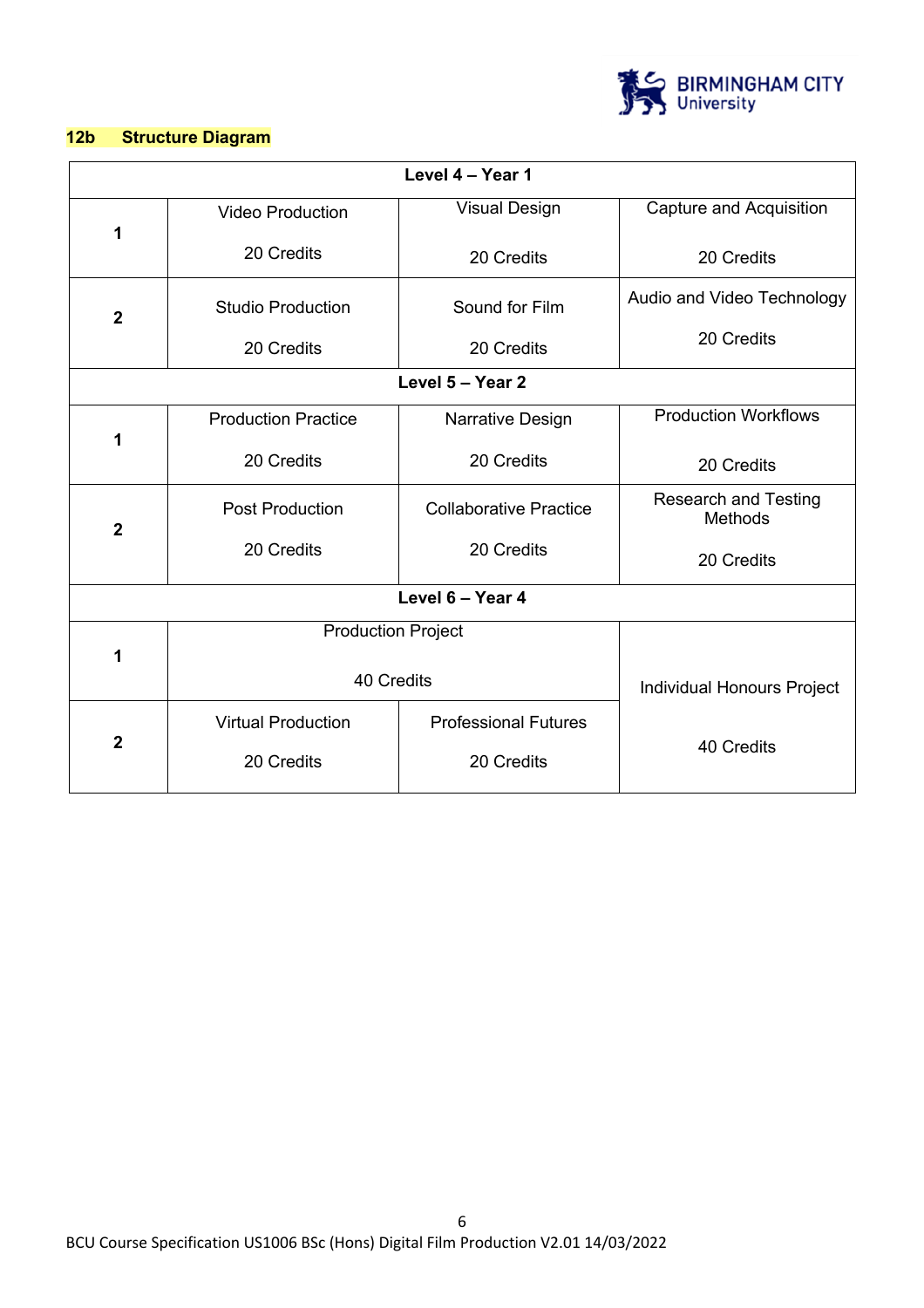

## **With Professional Placement Year 3**

| Level 4 - Year 1                                  |                            |                                                  |                                               |  |  |
|---------------------------------------------------|----------------------------|--------------------------------------------------|-----------------------------------------------|--|--|
|                                                   | <b>Video Production</b>    | <b>Visual Design</b>                             | Capture and Acquisition                       |  |  |
| 1                                                 | 20 Credits                 | 20 Credits                                       | 20 Credits                                    |  |  |
| $\mathbf{2}$                                      | <b>Studio Production</b>   | Sound for Film                                   | Audio and Video Technology                    |  |  |
|                                                   | 20 Credits                 | 20 Credits                                       | 20 Credits                                    |  |  |
|                                                   |                            | Level 5 - Year 2                                 |                                               |  |  |
|                                                   | <b>Production Practice</b> | Narrative Design                                 | <b>Production Workflows</b>                   |  |  |
| 1                                                 | 20 Credits                 | 20 Credits                                       | 20 Credits                                    |  |  |
| $\mathbf{2}$                                      | <b>Post Production</b>     | <b>Collaborative Practice</b>                    | <b>Research and Testing</b><br><b>Methods</b> |  |  |
|                                                   | 20 Credits                 | 20 Credits                                       | 20 Credits                                    |  |  |
| <b>Professional Placement - Year 3 (optional)</b> |                            |                                                  |                                               |  |  |
|                                                   |                            | <b>Professional Placement Module 120 Credits</b> |                                               |  |  |
| Level 6 - Year 4                                  |                            |                                                  |                                               |  |  |
| 1                                                 | <b>Production Project</b>  |                                                  |                                               |  |  |
|                                                   | 40 Credits                 |                                                  | Individual Honours Project                    |  |  |
|                                                   | <b>Virtual Production</b>  | <b>Professional Futures</b>                      |                                               |  |  |
| $\overline{2}$                                    | 20 Credits                 | 20 Credits                                       | 40 Credits                                    |  |  |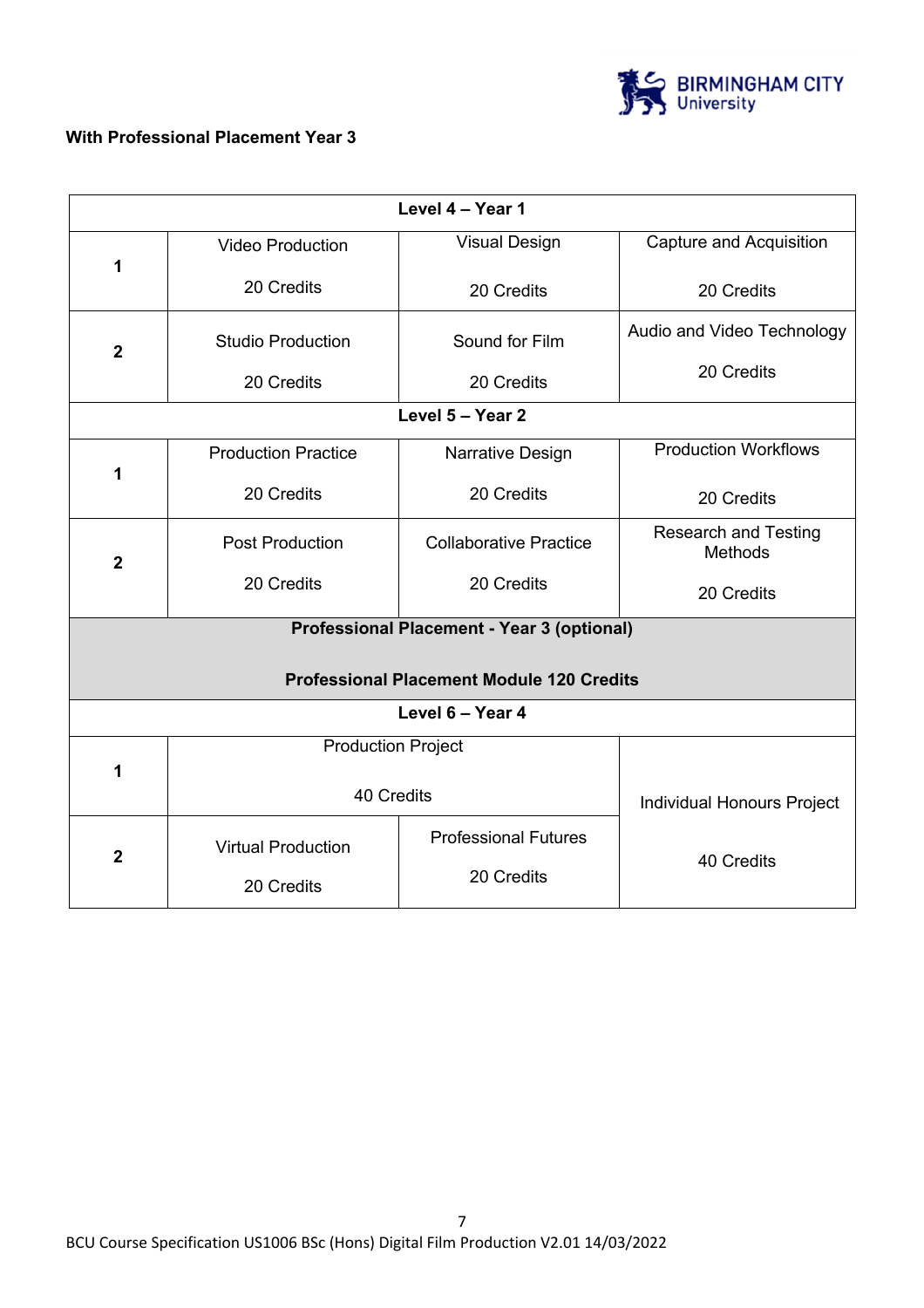

#### **13 Overall Student Workload and Balance of Assessment**

Overall student *workload* consists of class contact hours, independent learning and assessment activity, with each credit taken equating to a total study time of around 10 hours. While actual contact hours may depend on the optional modules selected, the following information gives an indication of how much time students will need to allocate to different activities at each level of the course.

- *Scheduled Learning* includes lectures, practical classes and workshops, contact time specified in timetable
- *Directed Learning* includes placements, work-based learning, external visits, on-line activity, Graduate+, peer learning
- *Private Study* includes preparation for exams

The *balance of assessment* by mode of assessment (e.g. coursework, exam and in-person) depends to some extent on the optional modules chosen by students. The approximate percentage of the course assessed by coursework, exam and in-person is shown below.

#### **Level 4**

#### **Workload**

### **24% time spent in timetabled teaching and learning activity**

| <b>Activity</b>      | <b>Number of Hours</b> |
|----------------------|------------------------|
| Scheduled Learning   | 288                    |
| Directed Learning    | 392                    |
| <b>Private Study</b> | 520                    |
| Total Hours          | 1200                   |

#### **Balance of Assessment**

| <b>Assessment Mode</b> | Percentage |
|------------------------|------------|
| Coursework             | 83%        |
| Exam                   |            |
| In-Person              | 17%        |

#### **Level 5**

#### **Workload**

#### **24% time spent in timetabled teaching and learning activity**

| <b>Activity</b>      | <b>Number of Hours</b> |
|----------------------|------------------------|
| Scheduled Learning   | 288                    |
| Directed Learning    | 316                    |
| <b>Private Study</b> | 596                    |
| <b>Total Hours</b>   | 1200                   |

### **Balance of Assessment**

| <b>Assessment Mode</b> | Percentage |
|------------------------|------------|
| Coursework             | 100%       |
| Exam                   |            |
| In-Person              |            |